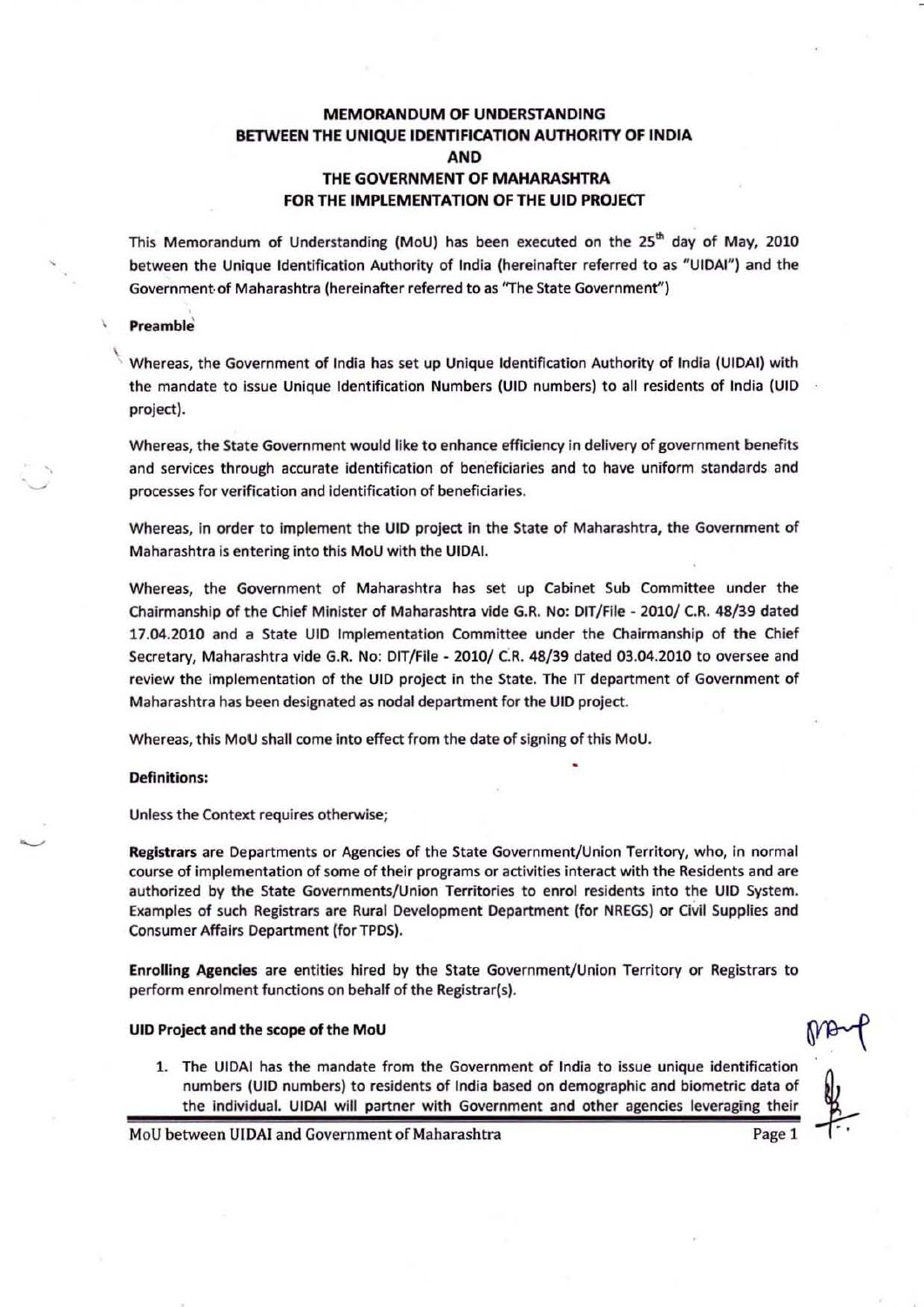existing infrastructure in order to implement the UID project. These Agencies will be called the Registrars of UIOAI.

- 2. UIDAI will set standards and processes for enrolment to be uniformly followed by all Registrars and Enrolling Agencies. The UIDAI will issue UID numbers after checking that the resident applying for UIO does not already have a record and number in the UIO database. In addition, the UIOAI will provide online, real·time Authentication service.
- 3. `The UID project will be implemented in a phased manner; the UIDAI will be conducting Proof of Concept studies and pilots to test the working of the technology and process of enrolment and would require the co-operation of the State Government/Union Territory and Registrars in this regard.
- 4. This MoU between the UIOAI and the Government of Maharashtra sets out below, the general and broad-based intentions of both Parties for collaboration and as an umbrella understanding for fadlitatlon of subsequent agreements and documents relevant for the implementation of the UID project in the State of Maharashtra.
- S. The UIOAI shall prescribe standards, procedures and processes which will be adhered to by the Registrars identified / appointed by the State Government.
- 6. In the interest of darity and to reduce ambiguity, the UIOAI shall execute additional agreements and documents to capture details about implementation of UIO Project with Registrars identified/appointed by the State Government.
- 7. UIOAI shall :

\

 $\overline{\phantom{a}}$ 

 $\backslash$ 

- a. Develop and prescribe standards for recording data fields, data verification and biometric fields.
- b. Prescribe a process for enrolment of residents; this-will include among other things the process for collection of biometric data.
- c. Prescribe the standards and criteria to be fulfilled by an agency to be appointed as a Registrar.
- d. Provide/prescribe the software that will be used for the enrolment of people into the UID database in order to issue the UID numbers.
- e. De-duplicate the database of the residents on the basis of the Demographic and Biometric data and issue UID numbers to only those whose uniqueness of identity has been established and after ensuring that the person has not enrolled in the UIO database before.
- f. fssue a letter communicating the UIO number directly to the person who has been allotted UIO number after de-duplicatlon. UIOAI will also communicate the UIO number electronically with the Registrar in UIOAI prescribed format.
- g. Authenticate the Identity of a person with a UIO number as per the protocols prescribed by the UIOAI.

MoU between UIDAI and Government of Maharashtra **Page 2** Page 2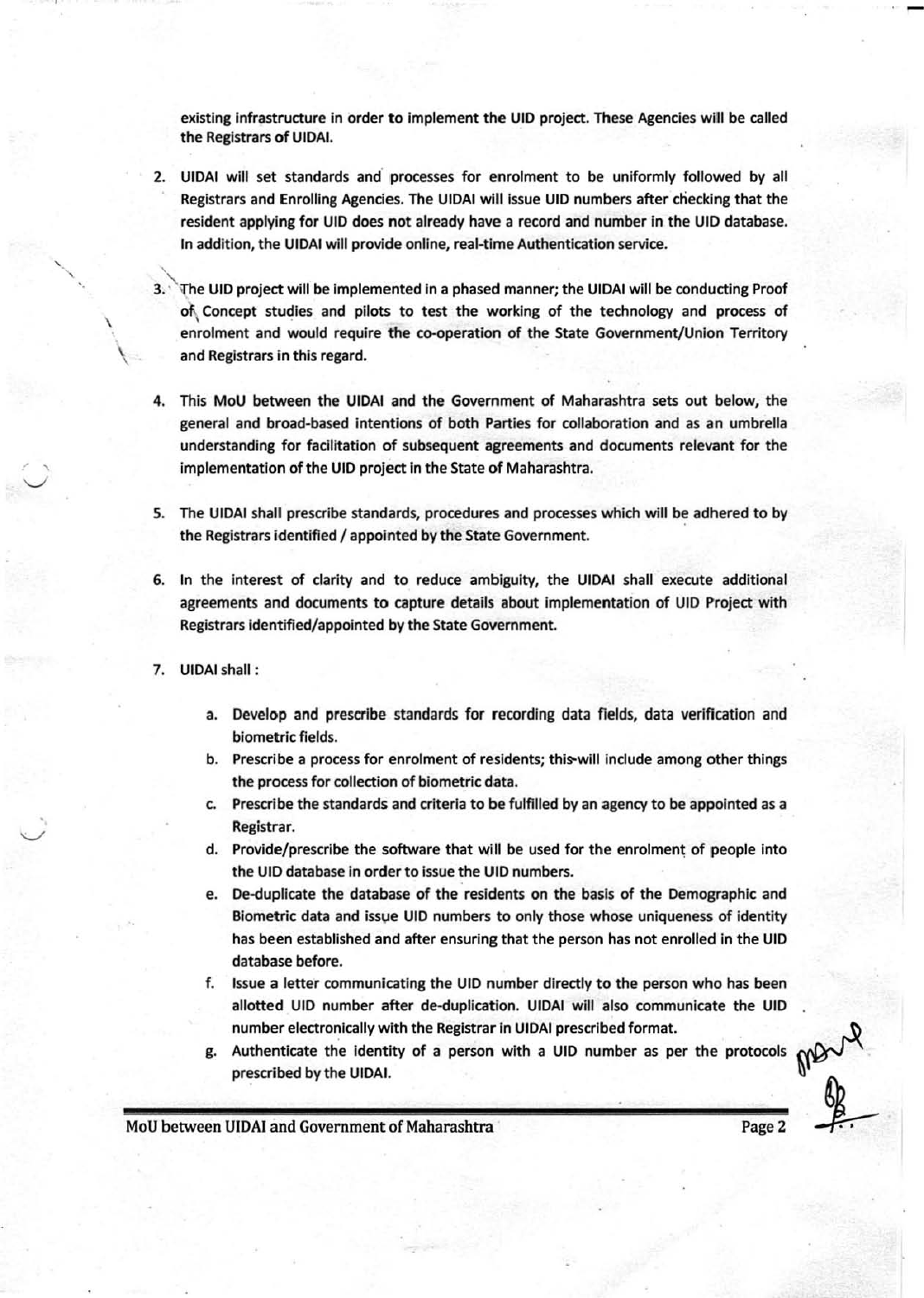- h. Prescribe protocols for record keeping and maintenance of the information collected for the issuance of a UID number.
- i. Prescribe protocols for transmission of the data collected for de-duplication.
- j. Prescribe protocols to ensure the confidentiality, privacy and security of data.
- k. Prescribe limits for fees that could be charged for issuing a UJO number.
- I. Prescribe protocols for spreading and communicating the message, content and intent of the UIO project. Since the UIO logo and brand name are properties of the UIOAI, the UIDAI will prescribe the manner and limits of the use of UIOAllogo, brand name, brand design and other communication and awareness materials .
- , m. Prescribe other protocols, processes and standards that the UIDAI may deem necessary for the implementation of the UIO project.
	- n. Conduct periodic audit of the enrolment process and to this end shall have the power to visit and inspect offices of the Registrar and Enrolling Agencies. Such audits are necessary to ensure the integrity of the enrolment process and to ensure uniformity across the country.
	- o. Prescribe mechanisms for resolution of grievances that the residents may have during enrolment and authentication.
	- p. Evolve a suitable funding mechanism for enrolment of residents into the UIO system.

#### 8. The State Government shall:

 $\ddot{\phantom{0}}$ 

\

 $\overline{\phantom{a}}$ 

, "

- a. Co-operate and collaborate with the UIDAI in conducting proof of concept (PoC) studies and pilots to test the working of the technology and process of enrolment into the UID database.
- b. Identify Registrars for the implementation of the UID project (including PoC and pilots). Ensure that the Registrar shall do all that is necessary and required in order to effectively complete the PoCs and pilots.
- c. Follow the criteria and process for appointment of Registrars and enrolling agencies prescribed by the UIOAi.
- d. Put in place an institutional mechanism to effectively oversee and monitor the implementation of the UID project in general and monitor specifically Registrars and enrolling agents appointed by the Registrar.
- e. Provide required financial and other resources to the Registrars to carry out the enrolment processes as per the phasing decided by the State Government.
- f. Cooperate and collaborate with and provide all assistance and support to the Deputy Director Generals (DDGs) concerned of the UIDAI and other staff members/consultants/advisors of the UIOAI to effectively implement the UIO project in the State of Maharashtra.
- g. Provide logistic and liaison support to the staff and representatives of UIDAI when they visit the Registrar and Enrolling agencies implementing the UJO project.
- h. Work with the UIOAI to resolve difficulties faced on the ground in the Implementation of the UIO project.
- i. Follow the process set out by the UIDAI for resolution of difficulties and conflict regarding matters concerning the UID project.

•

MoU between UIDAI and Government of Maharashtra **Page 3** Page 3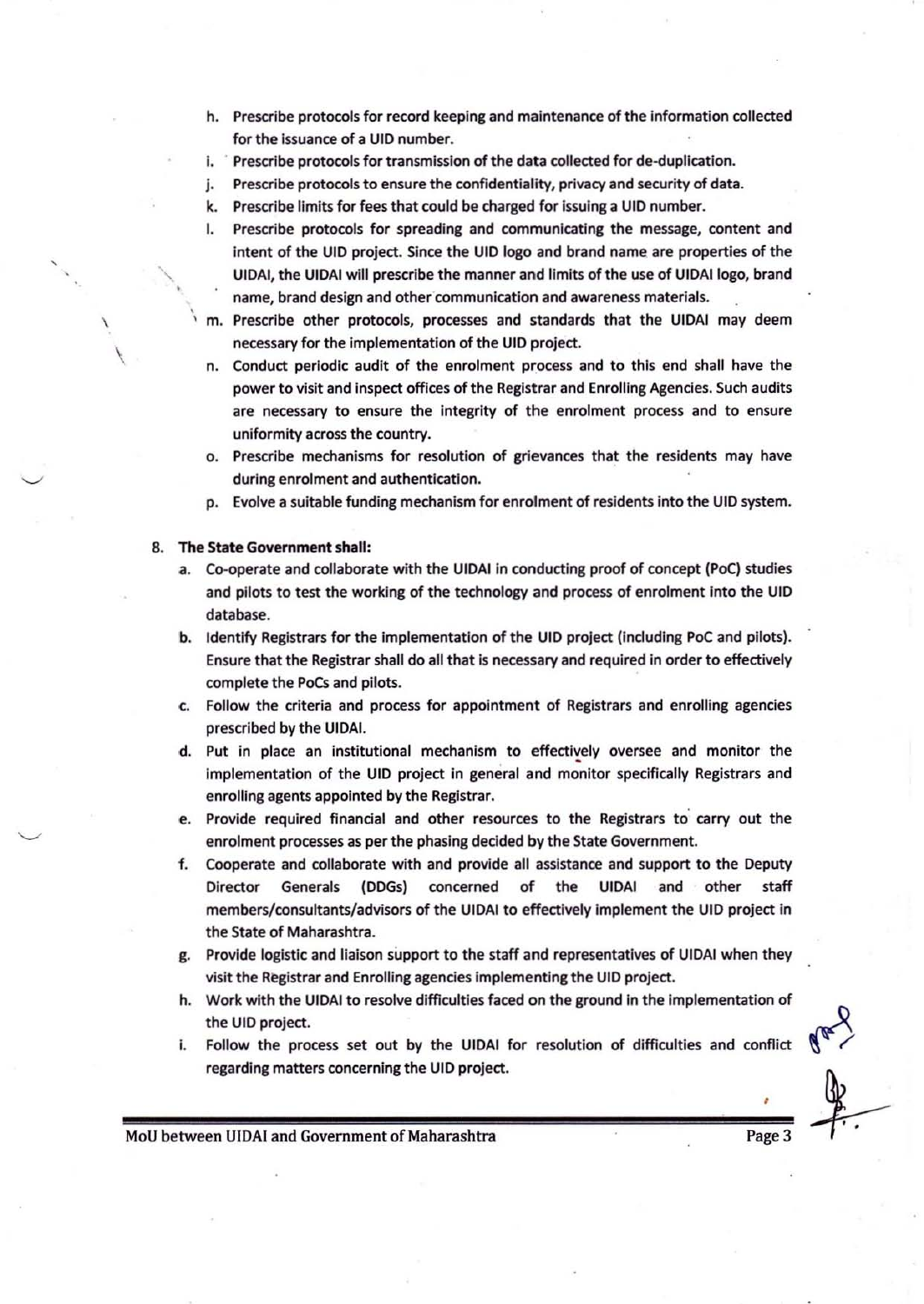- 9. The following is an indicative list of the obligations of the Registrar. Notwithstanding anything contained in this dause, this list can be expanded or elaborated as required to ensure integrity and uniformity of enrolment into the UID database. In order to implement the UIO project the Registrars shall:
	- a. Either do the enrolment directly or through Enrolment Agencies who shall be identified and appointed by the Registrars (UIDAI may recommend certain criteria to be fulfilled to be an Enrolling Agency). The Enrolment Agencies will be working on behalf of the Registrars and will be accountable to the Registrars; therefore they should follow all the standards, protocols, processes laid down by the UIDAI to implement the UID project. Registrars must ensure compliance by the Enrolling Agencies of the standards, protocols, processes laid down by the UIDAI on a continuous basis.
		- b. Follow the standards for data fields, data verification and biometric fields prescribed by the UIDAI.
		- c. Follow the process for enrolment of residents; this will Include among other things the process for collection of biometric data prescribed by the UIDAI.
		- d. Use the software developed by the UIDAI for the enrolment of people into the UID database for the Issuance of the UID number.
		- e. Use only those devices and IT systems whose spedficatlons have been approved by the UIDAI.
		- f. Follow the protocols prescribed by the UIDAI for record keeping and maintenance.
		- g. Follow the process and systems prescribed by the UIDAI for transmission of the data collected for de-duplication,
		- h. Follow the confidentiality, privacy and security protocols prescribed by the UIDAI.
		- 1. The Registrars can collect any data in addition to what Is prescribed by the UIDAI for the purpose of rendering any service based on UID number.
		- j. Have the option to charge a fee for the UID service but the fees charged from residents cannot be higher than the maximum amount prescribed by the UIDAI in this regard.
		- k. Follow protocols prescribed by the UIDAI for spreading and communicating the message, content and intent of the UID project, Since the UID logo and brand name are properties of the UIDAI, the UIDAI will prescribe the manner and limits of the use of UIDAI logo, brand name, brand design and other communication and awareness materials.
		- I, Follow protocols, processes and standards prescribed by the UIDAI for the implementation of the UID project.
		- m. Allow the UIDAI to conduct periodic audit of the enrolment process and to visit and inspect the offices and records of the Registrar and Enrolment Agencies and any other place the UIDAI or its empowered agency may deem necessary for their purpose.
		- n, Submit periodic reports of enrolment to the UIDAI In the form and manner prescribed by the UIDAI.
		- o. Provide logistic and liaison support to the staff and agents of UIDAI when they visit the Registrar and Enrolling agencies implementing the UID project.

MoU between UIDAI and Government of Maharashtra Page 4

 $\check{\phantom{0}}$ 

 $\overline{\phantom{a}^{\prime}}$